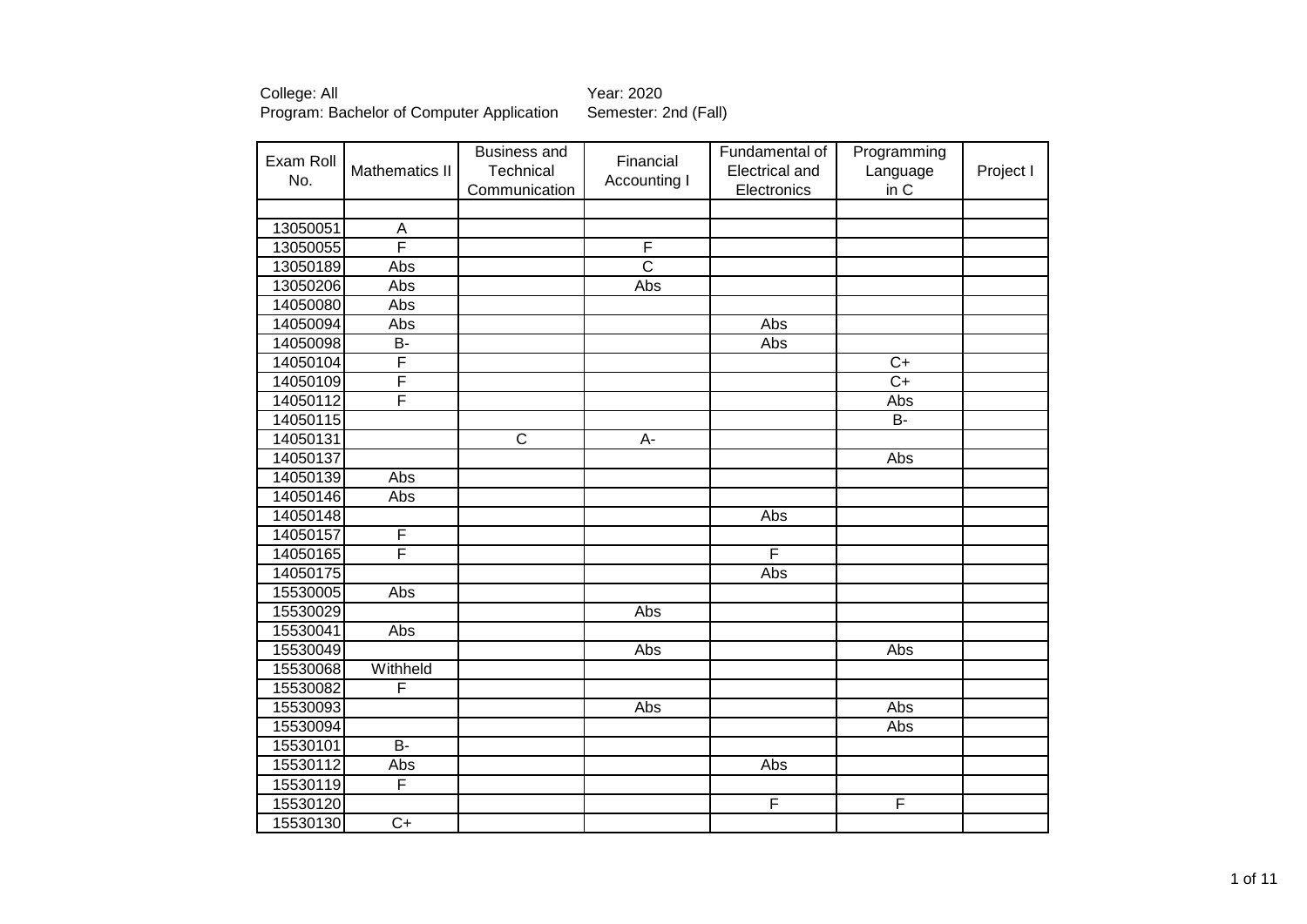| Exam Roll |                         | <b>Business and</b> | Financial               | Fundamental of          | Programming             |           |
|-----------|-------------------------|---------------------|-------------------------|-------------------------|-------------------------|-----------|
| No.       | <b>Mathematics II</b>   | Technical           | Accounting I            | <b>Electrical and</b>   | Language                | Project I |
|           |                         | Communication       |                         | Electronics             | in C                    |           |
|           |                         |                     |                         |                         |                         |           |
| 15530131  | $\overline{C}$          |                     | Abs                     | $\overline{\mathsf{F}}$ |                         |           |
| 15530150  | Abs                     |                     |                         |                         |                         |           |
| 15530164  | B-                      |                     |                         |                         |                         |           |
| 15530167  | Abs                     |                     |                         |                         |                         |           |
| 15530182  | Abs                     |                     |                         | F                       |                         |           |
| 15530192  | Abs                     |                     |                         |                         |                         |           |
| 15530198  | Abs                     | $\overline{D+}$     |                         |                         |                         |           |
| 16530003  | Abs                     |                     |                         |                         |                         |           |
| 16530007  | Abs                     |                     |                         |                         |                         |           |
| 16530009  | Abs                     |                     |                         |                         |                         |           |
| 16530010  | F                       |                     | Withheld                | F                       |                         |           |
| 16530018  |                         |                     | $\overline{C}$          |                         |                         |           |
| 16530021  |                         |                     |                         | F                       | $\overline{\text{C}}$   |           |
| 16530028  | F                       |                     |                         |                         |                         |           |
| 16530031  |                         |                     |                         | F                       |                         |           |
| 16530043  |                         |                     |                         | F                       |                         |           |
| 16530044  | $\overline{A}$          |                     |                         |                         |                         |           |
| 16530050  |                         |                     | <b>NQ</b>               |                         | $\overline{\mathsf{F}}$ |           |
| 16530052  | F                       |                     |                         |                         |                         |           |
| 16530066  |                         |                     |                         | $\overline{C}$          |                         |           |
| 16530067  | Abs                     |                     |                         |                         |                         |           |
| 16530070  | F                       |                     |                         |                         |                         |           |
| 16530071  | F                       |                     |                         |                         |                         |           |
| 16530078  | $\overline{B}$          |                     |                         | F                       | B                       |           |
| 16530082  | Abs                     |                     |                         | Abs                     |                         |           |
| 16530097  | F                       |                     |                         | F                       | $B+$                    |           |
| 16530102  | $\overline{\mathsf{F}}$ |                     | $\mathsf A$             |                         |                         |           |
| 16530105  | $\overline{\text{c}}$   |                     |                         |                         |                         |           |
| 16530106  | Abs                     |                     | A-                      |                         |                         |           |
| 16530107  | $\overline{\mathsf{F}}$ |                     | $\overline{\mathsf{F}}$ | F                       | $\overline{F}$          |           |
| 16530122  |                         |                     |                         | Abs                     |                         |           |
| 16530150  |                         |                     | $\overline{\mathsf{C}}$ |                         | A                       |           |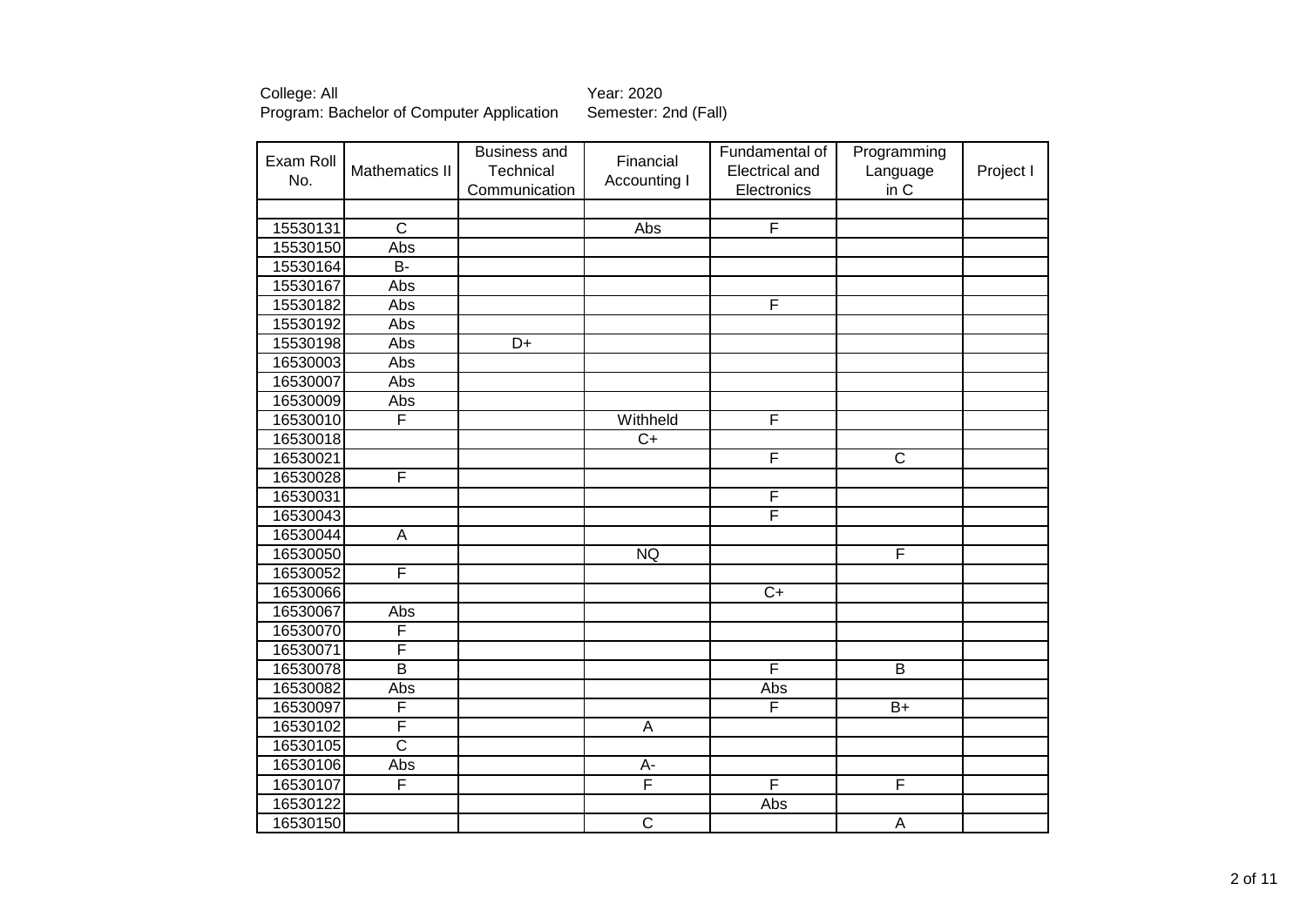| Exam Roll |                         | <b>Business and</b> | Financial      | Fundamental of          | Programming    |           |
|-----------|-------------------------|---------------------|----------------|-------------------------|----------------|-----------|
| No.       | Mathematics II          | Technical           | Accounting I   | Electrical and          | Language       | Project I |
|           |                         | Communication       |                | Electronics             | in C           |           |
|           |                         |                     |                |                         |                |           |
| 16530161  | $\overline{F}$          |                     |                |                         |                |           |
| 16530164  | F                       |                     |                |                         |                |           |
| 16530176  | F                       |                     |                |                         |                |           |
| 16530185  | B-                      |                     |                |                         |                |           |
| 16530186  | $\overline{\mathsf{C}}$ |                     |                |                         |                |           |
| 16530193  | $A -$                   |                     |                | $\overline{B}$          |                |           |
| 16530194  | Abs                     |                     |                |                         |                |           |
| 16530201  | $\overline{A}$          |                     |                |                         |                |           |
| 16530205  |                         |                     |                |                         | A              |           |
| 16530207  |                         |                     | F              |                         |                |           |
| 16530209  | F                       |                     |                | Abs                     |                |           |
| 17530002  | Abs                     |                     |                |                         |                |           |
| 17530003  |                         |                     |                | $\overline{F}$          | <b>Abs</b>     |           |
| 17530012  | F                       |                     |                |                         |                |           |
| 17530016  | Abs                     |                     |                |                         |                |           |
| 17530018  | Abs                     |                     |                |                         |                |           |
| 17530041  | $\overline{\mathsf{C}}$ |                     |                |                         |                |           |
| 17530051  | F                       |                     |                |                         | $B+$           |           |
| 17530060  |                         |                     |                |                         | A-             |           |
| 17530068  |                         | Abs                 |                |                         |                |           |
| 17530071  |                         |                     |                |                         | $\overline{B}$ |           |
| 17530080  | $\overline{C}$          |                     |                |                         |                |           |
| 17530081  | $\overline{C+}$         |                     |                |                         |                |           |
| 17530082  |                         |                     |                | $\overline{\mathsf{F}}$ |                |           |
| 17530101  |                         |                     | $\overline{C}$ |                         |                |           |
| 17530103  |                         |                     |                | $\overline{C+}$         |                |           |
| 17530107  | F                       |                     |                |                         |                |           |
| 17530111  | $\overline{\text{c}}$   |                     |                |                         |                |           |
| 17530133  | $\overline{B}$          |                     |                |                         |                |           |
| 17530142  | $C+$                    |                     |                |                         |                |           |
| 17530145  | F                       |                     |                | F                       |                |           |
| 17530151  | $\overline{\mathsf{F}}$ |                     |                |                         |                |           |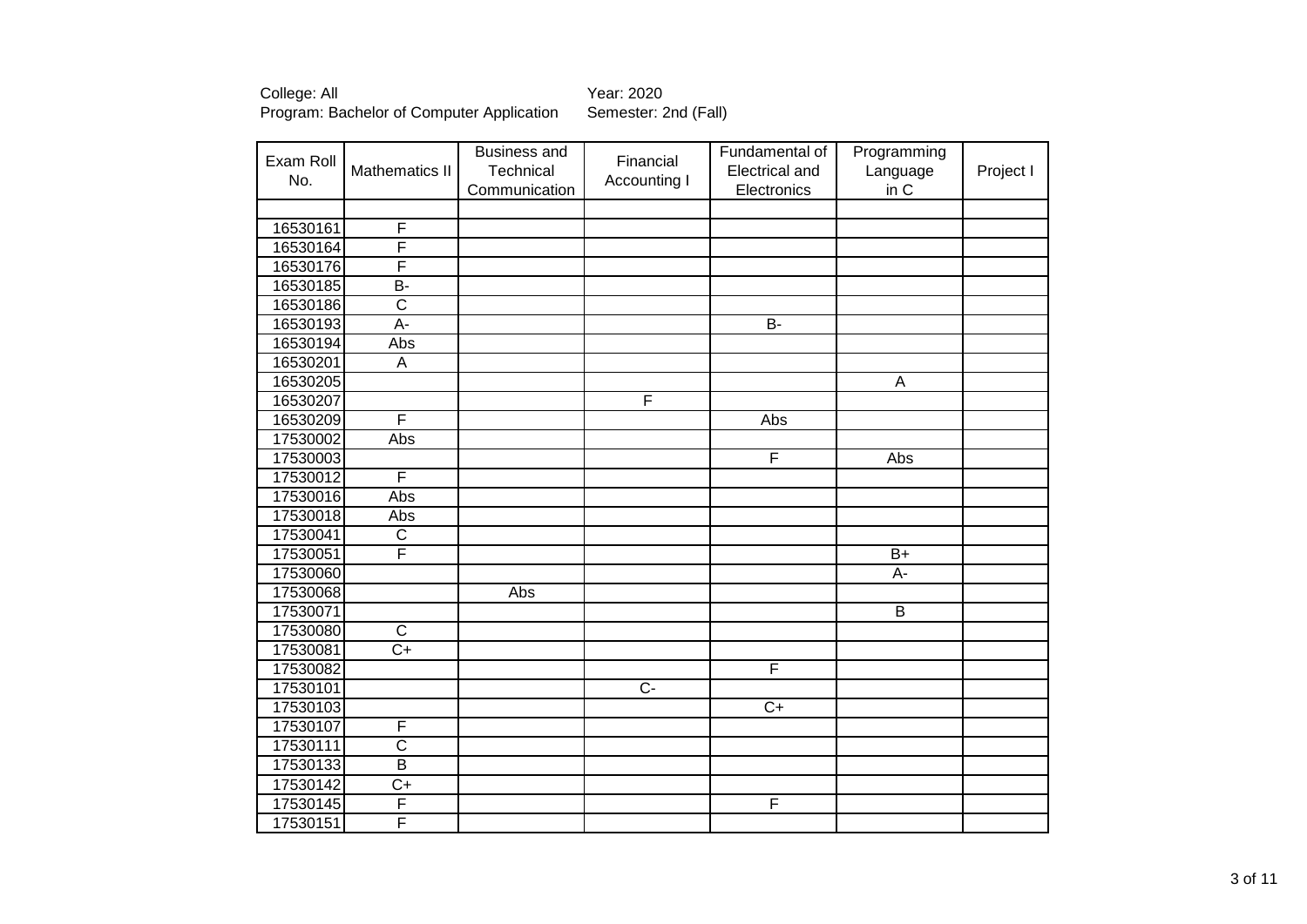| Exam Roll<br>No. | Mathematics II | <b>Business and</b><br>Technical<br>Communication | Financial<br>Accounting I | Fundamental of<br>Electrical and<br>Electronics | Programming<br>Language<br>in C | Project I |
|------------------|----------------|---------------------------------------------------|---------------------------|-------------------------------------------------|---------------------------------|-----------|
|                  |                |                                                   |                           |                                                 |                                 |           |
| 17530152         | F              |                                                   |                           |                                                 |                                 |           |
| 17530162         | F              |                                                   |                           |                                                 |                                 |           |
| 17530165         |                |                                                   |                           |                                                 | F                               |           |
| 17530168         |                |                                                   |                           |                                                 | F                               |           |
| 17530169         |                |                                                   | F                         |                                                 | $\overline{C+}$                 |           |
| 17530173         |                |                                                   |                           |                                                 | $B -$                           |           |
| 17530181         | F              |                                                   |                           |                                                 |                                 |           |
| 17530193         |                |                                                   |                           |                                                 | F                               |           |
| 17530196         | $\overline{B}$ |                                                   | $\overline{C+}$           | $\overline{C}$                                  |                                 |           |
| 17530197         |                |                                                   |                           |                                                 | F                               |           |
| 17530198         |                |                                                   |                           |                                                 | Abs                             |           |
| 17530202         |                |                                                   |                           |                                                 | Abs                             |           |
| 17530208         |                |                                                   | A                         |                                                 |                                 |           |
| 17530222         | F              |                                                   |                           |                                                 |                                 |           |
| 18530003         |                |                                                   |                           |                                                 | $\overline{\text{c}}$           |           |
| 18530007         |                | $\overline{C+}$                                   |                           |                                                 |                                 |           |
| 18530019         | Abs            |                                                   |                           |                                                 |                                 |           |
| 18530026         |                |                                                   | Abs                       |                                                 |                                 |           |
| 18530027         |                |                                                   | Abs                       |                                                 |                                 |           |
| 18530038         |                |                                                   | $\overline{C+}$           |                                                 |                                 |           |
| 18530039         |                |                                                   |                           |                                                 | F                               |           |
| 18530043         |                |                                                   |                           |                                                 | F                               |           |
| 18530046         | F              |                                                   |                           |                                                 |                                 |           |
| 18530047         |                |                                                   |                           | $\overline{C+}$                                 |                                 |           |
| 18530049         | Abs            |                                                   |                           |                                                 | F                               |           |
| 18530059         |                |                                                   |                           |                                                 | $B -$                           |           |
| 18530061         | F              |                                                   |                           |                                                 |                                 |           |
| 18530068         |                |                                                   | Abs                       |                                                 |                                 |           |
| 18530077         |                |                                                   |                           |                                                 | $\overline{C}$                  |           |
| 18530080         |                |                                                   | Abs                       |                                                 |                                 |           |
| 18530081         |                | D+                                                | Abs                       |                                                 | Abs                             |           |
| 18530088         |                |                                                   |                           | F                                               | D+                              |           |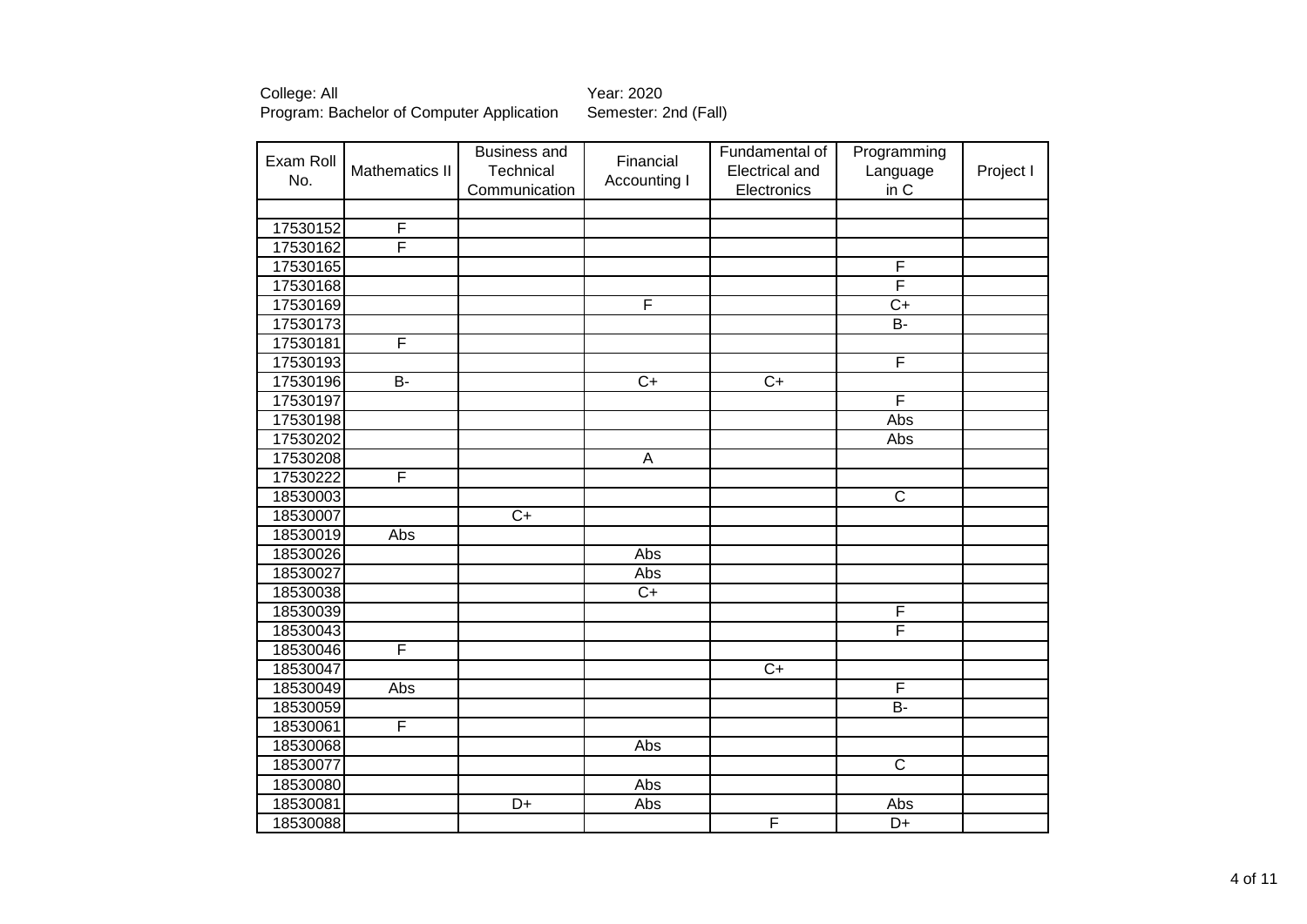| Exam Roll |                         | <b>Business and</b> | Financial      | Fundamental of          | Programming           |           |
|-----------|-------------------------|---------------------|----------------|-------------------------|-----------------------|-----------|
| No.       | Mathematics II          | Technical           | Accounting I   | Electrical and          | Language              | Project I |
|           |                         | Communication       |                | Electronics             | in C                  |           |
|           |                         |                     |                |                         |                       |           |
| 18530089  |                         |                     |                |                         | D+                    |           |
| 18530090  |                         | $\overline{C}$      |                |                         |                       |           |
| 18530091  |                         |                     |                |                         | $\overline{\text{c}}$ |           |
| 18530092  | <b>Abs</b>              |                     |                |                         | Abs                   |           |
| 18530097  |                         |                     |                |                         | $\overline{C}$        |           |
| 18530102  |                         |                     |                |                         | $\overline{B}$        |           |
| 18530106  |                         |                     | $\overline{B}$ |                         | $\overline{C+}$       |           |
| 18530107  |                         |                     |                |                         | $\overline{B+}$       |           |
| 18530111  | $\overline{\mathsf{C}}$ |                     |                |                         |                       |           |
| 18530114  |                         |                     |                | F                       |                       |           |
| 18530115  |                         |                     |                |                         | F                     |           |
| 18530120  |                         |                     |                |                         | $\overline{B}$        |           |
| 18530125  |                         |                     |                |                         | $A -$                 |           |
| 18530126  | $\overline{C+}$         |                     |                | F                       |                       |           |
| 18530127  |                         |                     |                | F                       | F                     |           |
| 18530128  |                         | $\overline{C+}$     |                |                         |                       |           |
| 18530131  |                         |                     |                | F                       | $\overline{B}$        |           |
| 18530132  |                         |                     |                |                         | F                     |           |
| 18530134  |                         |                     |                |                         | A-                    |           |
| 18530136  | Abs                     |                     |                |                         |                       |           |
| 18530137  |                         |                     |                |                         | A                     |           |
| 18530144  | $\overline{\text{C}}$   |                     |                |                         | $\overline{B}$        |           |
| 18530146  |                         | F                   |                |                         |                       |           |
| 18530147  | F                       |                     |                |                         |                       |           |
| 18530151  | $\overline{\mathsf{F}}$ |                     |                |                         |                       |           |
| 18530152  | F                       |                     |                | Abs                     |                       |           |
| 18530154  |                         |                     |                | $\overline{\mathsf{F}}$ |                       |           |
| 18530155  | $B+$                    |                     |                |                         |                       |           |
| 18530158  | $\overline{C+}$         |                     |                | F                       |                       |           |
| 18530159  | F                       |                     |                |                         | B-                    |           |
| 18530163  |                         |                     | F              |                         |                       |           |
| 18530164  |                         |                     | Abs            |                         |                       |           |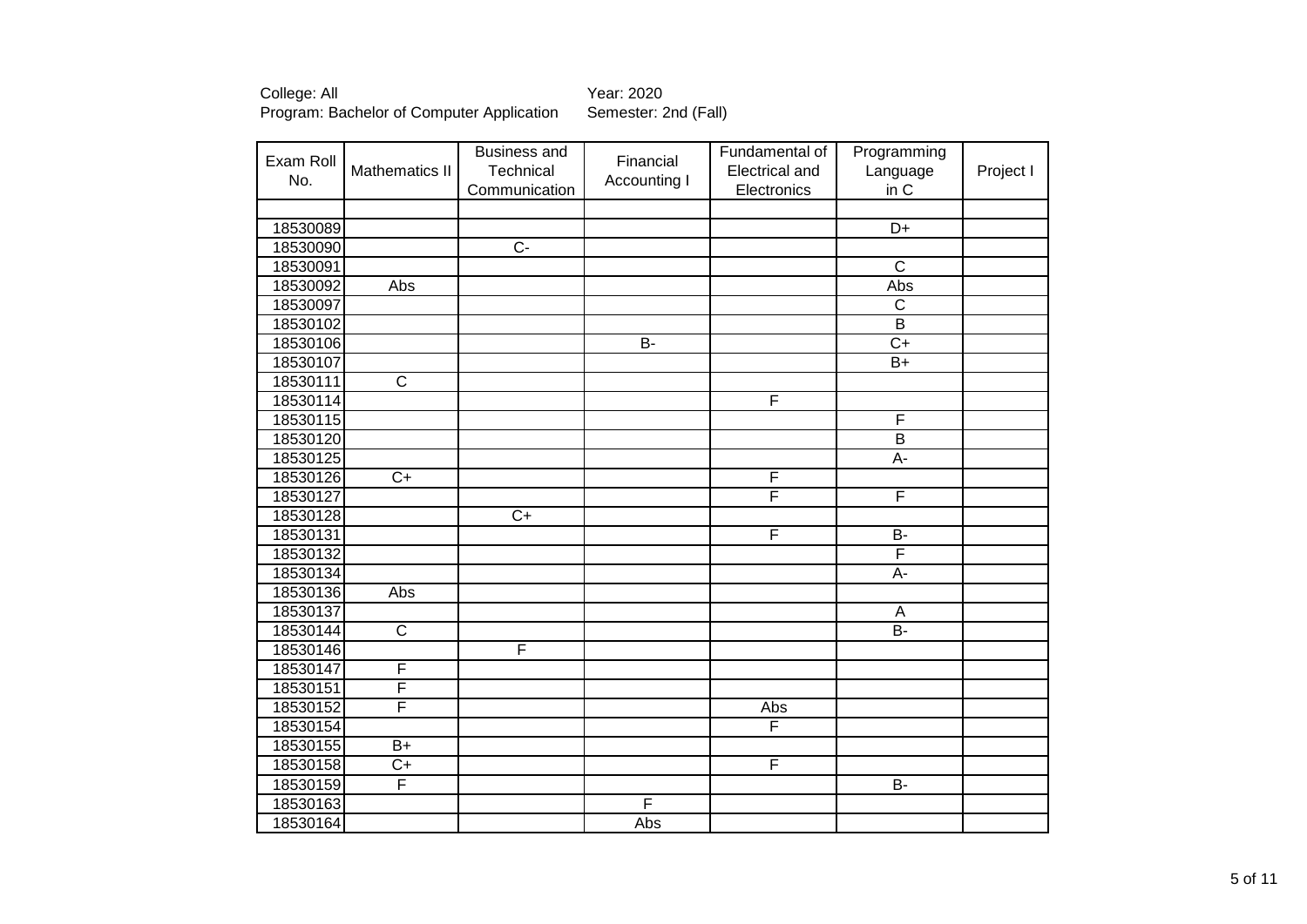| Exam Roll |                | <b>Business and</b>   | Financial             | Fundamental of | Programming           |           |
|-----------|----------------|-----------------------|-----------------------|----------------|-----------------------|-----------|
| No.       | Mathematics II | Technical             | Accounting I          | Electrical and | Language              | Project I |
|           |                | Communication         |                       | Electronics    | in C                  |           |
|           |                |                       |                       |                |                       |           |
| 18530165  |                |                       |                       |                | $\overline{A}$        |           |
| 18530166  |                |                       | $\overline{C}$<br>F   |                | A-                    |           |
| 18530173  |                |                       | F                     |                | Abs<br>F              |           |
| 18530175  |                |                       |                       |                |                       |           |
| 18530178  |                |                       | $\overline{\text{c}}$ |                | F                     |           |
| 18530180  |                |                       |                       | $\overline{A}$ |                       |           |
| 18530186  |                | $\overline{\text{c}}$ |                       |                |                       |           |
| 18530189  | <b>Abs</b>     |                       |                       |                |                       |           |
| 18530191  |                |                       | $\overline{C}$        |                |                       |           |
| 18530193  |                |                       |                       |                | $\overline{C+}$       |           |
| 18530194  |                |                       |                       |                | $\overline{B}$        |           |
| 18530198  | <b>Abs</b>     |                       |                       | F              |                       |           |
| 18530204  |                |                       |                       |                | Abs                   |           |
| 18530205  | Abs            |                       |                       | Abs            | Abs                   |           |
| 18530209  |                |                       |                       | F              | F                     |           |
| 18530227  |                |                       |                       | F              | $\overline{\text{c}}$ |           |
| 18530235  | <b>Abs</b>     |                       |                       |                | $\overline{\text{c}}$ |           |
| 18530238  |                |                       |                       |                | Abs                   |           |
| 18530239  |                |                       |                       |                | $C+$                  |           |
| 18530243  |                | $\overline{C}$        |                       |                | $\overline{\text{c}}$ |           |
| 18530246  |                |                       |                       | F              |                       |           |
| 18530252  | F              |                       |                       | F              |                       |           |
| 18530263  |                |                       |                       | F              |                       |           |
| 18530266  |                |                       |                       | F              | Abs                   |           |
| 18530271  |                |                       |                       | F              |                       |           |
| 18530272  |                |                       |                       | F              |                       |           |
| 18530279  |                | F                     |                       |                |                       |           |
| 18530281  |                |                       |                       |                | B                     |           |
| 18530283  |                | $C+$                  |                       |                | $C+$                  |           |
| 18530284  |                |                       | $\overline{A}$        |                | $B+$                  |           |
| 18530286  | Abs            |                       |                       |                |                       |           |
| 18530287  |                |                       | Abs                   |                | Abs                   |           |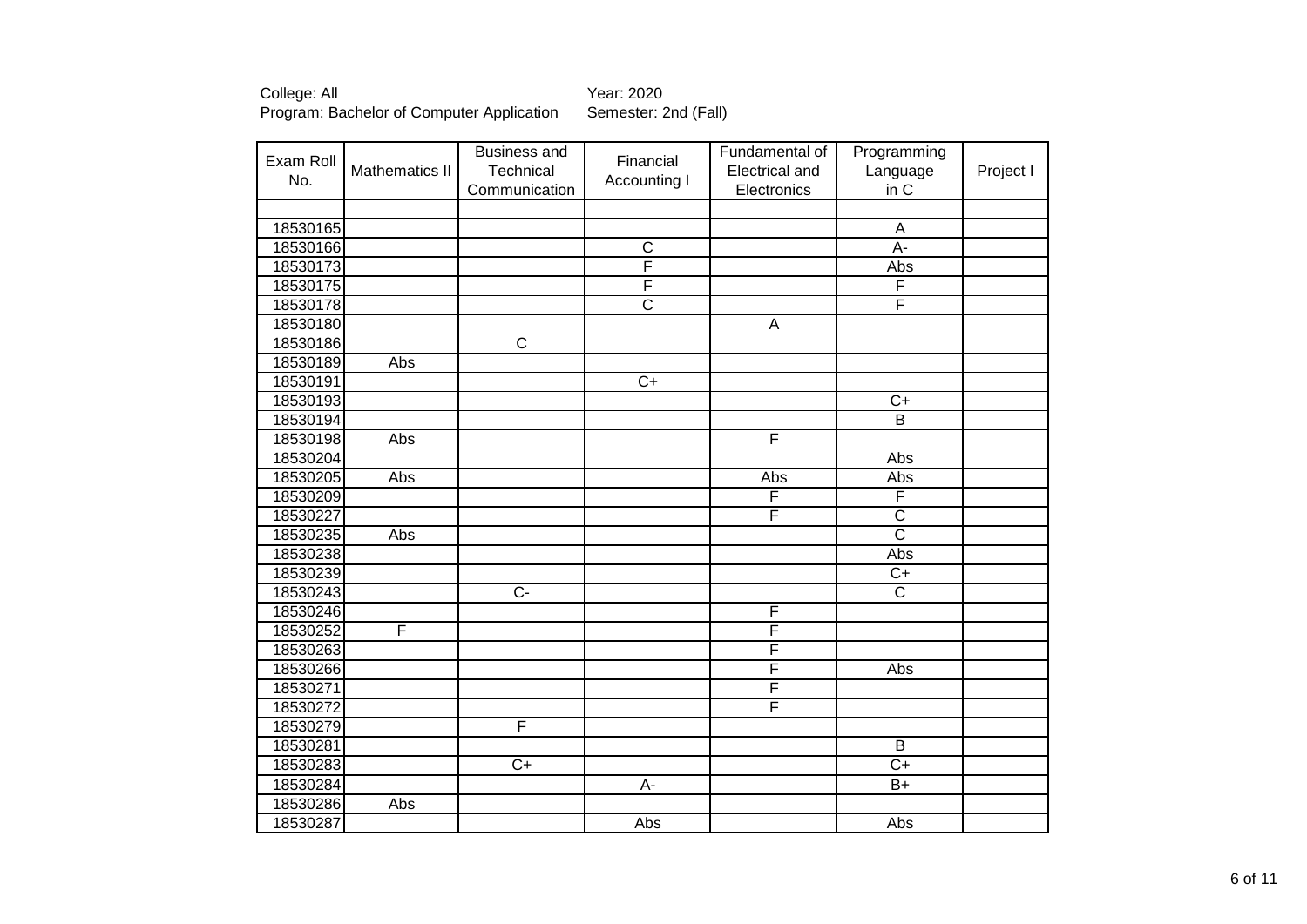| Exam Roll |                         | <b>Business and</b> | Financial       | Fundamental of          | Programming             |           |
|-----------|-------------------------|---------------------|-----------------|-------------------------|-------------------------|-----------|
| No.       | Mathematics II          | Technical           | Accounting I    | Electrical and          | Language                | Project I |
|           |                         | Communication       |                 | Electronics             | in C                    |           |
|           |                         |                     |                 |                         |                         |           |
| 18530289  |                         |                     |                 | F                       |                         |           |
| 18530290  |                         |                     |                 |                         | F                       |           |
| 18530291  |                         |                     | F               | F                       |                         |           |
| 18530293  |                         |                     | Abs             | Abs                     | Abs                     |           |
| 18530294  |                         |                     |                 | F                       |                         |           |
| 18530296  |                         |                     |                 | F                       |                         |           |
| 19530001  | F                       |                     | $\overline{B}$  |                         |                         |           |
| 19530002  | Abs                     | $\overline{C+}$     | $\overline{C+}$ |                         |                         |           |
| 19530003  |                         |                     |                 | F                       |                         |           |
| 19530005  |                         |                     | F               |                         | $B -$                   |           |
| 19530006  |                         |                     |                 | $\overline{C}$          |                         |           |
| 19530007  | $\overline{\mathsf{C}}$ |                     |                 |                         |                         |           |
| 19530008  |                         |                     |                 |                         | F                       |           |
| 19530011  | $\overline{\text{c}}$   |                     |                 |                         |                         |           |
| 19530014  | $\overline{C+}$         |                     | F               |                         | F                       |           |
| 19530015  |                         |                     |                 |                         | Abs                     |           |
| 19530016  | F                       |                     |                 | $\overline{C+}$         | $\overline{A}$ -        |           |
| 19530020  | F                       |                     |                 |                         |                         |           |
| 19530021  |                         |                     |                 |                         | F                       |           |
| 19530022  |                         |                     |                 | $\overline{\mathsf{F}}$ | $\overline{B}$          |           |
| 19530026  |                         |                     | $\overline{B}$  |                         | $\overline{\mathsf{F}}$ |           |
| 19530027  |                         |                     | F               |                         | $\overline{\mathsf{F}}$ |           |
| 19530029  |                         |                     | Abs             |                         | $\overline{\mathsf{F}}$ |           |
| 19530031  |                         |                     |                 |                         | F                       |           |
| 19530035  |                         |                     |                 | Abs                     | F                       |           |
| 19530036  | $\overline{B}$          |                     |                 | $C+$                    |                         |           |
| 19530037  |                         |                     |                 | F                       | A-                      |           |
| 19530038  | Abs                     |                     | Abs             |                         | Abs                     |           |
| 19530039  | A-                      |                     |                 | $\overline{F}$          | $\overline{C}$          |           |
| 19530040  |                         |                     |                 | $\overline{\mathsf{F}}$ |                         |           |
| 19530041  |                         |                     | $\overline{B}$  |                         | $\overline{F}$          |           |
| 19530043  | F                       |                     |                 |                         | $\overline{C+}$         |           |
|           |                         |                     |                 |                         |                         |           |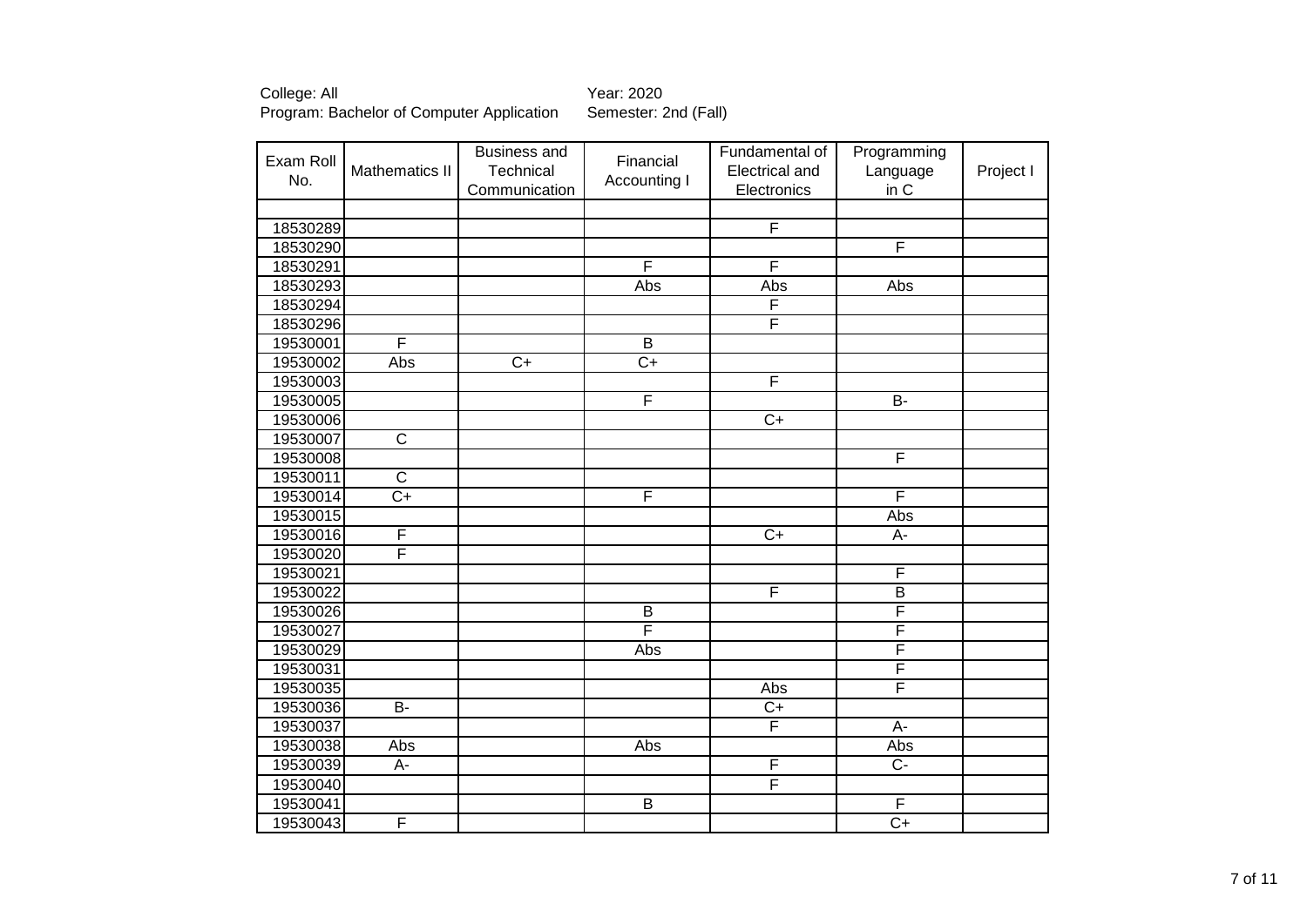| Exam Roll | Mathematics II          | <b>Business and</b><br>Technical | Financial             | Fundamental of<br>Electrical and | Programming<br>Language | Project I |
|-----------|-------------------------|----------------------------------|-----------------------|----------------------------------|-------------------------|-----------|
| No.       |                         | Communication                    | Accounting I          | Electronics                      | in C                    |           |
|           |                         |                                  |                       |                                  |                         |           |
| 19530044  | F                       |                                  |                       | $\overline{\mathsf{F}}$          |                         |           |
| 19530046  | $\overline{\text{C}}$   |                                  |                       |                                  |                         |           |
| 19530048  | $\overline{B}$          |                                  |                       |                                  | $\overline{C}$          |           |
| 19530050  |                         |                                  | F                     |                                  | F                       |           |
| 19530051  |                         |                                  |                       |                                  | $\overline{C}$          |           |
| 19530052  |                         |                                  | F                     |                                  | $\overline{B}$          |           |
| 19530053  |                         |                                  |                       | $\overline{A}$                   |                         |           |
| 19530054  |                         | F                                | F                     | $\overline{\mathsf{F}}$          |                         |           |
| 19530055  | $B+$                    |                                  |                       | F                                | $\overline{C+}$         |           |
| 19530056  | F                       | $\overline{\text{c}}$            |                       | F                                |                         |           |
| 19530057  |                         |                                  |                       | F                                |                         |           |
| 19530058  | Abs                     |                                  | Abs                   | F                                |                         |           |
| 19530059  |                         | $\overline{D+}$                  | Abs                   |                                  | Abs                     |           |
| 19530060  | F                       |                                  |                       | F                                |                         |           |
| 19530063  |                         | $\overline{D+}$                  | Abs                   |                                  | Abs                     |           |
| 19530064  | F                       | $\overline{C}$ -                 | $\overline{\text{c}}$ |                                  |                         |           |
| 19530065  | $\overline{C+}$         |                                  | $\overline{C}$        |                                  | $\overline{\mathsf{C}}$ |           |
| 19530066  | Abs                     | Abs                              | Abs                   |                                  |                         |           |
| 19530071  | A-                      |                                  |                       |                                  |                         |           |
| 19530072  |                         |                                  |                       |                                  | A                       |           |
| 19530073  | F                       |                                  | F                     |                                  | F                       |           |
| 19530076  | F                       | $\overline{\text{c}}$            |                       |                                  |                         |           |
| 19530077  | $\overline{C+}$         |                                  |                       | F                                |                         |           |
| 19530078  | Abs                     | Abs                              | Abs                   |                                  |                         |           |
| 19530079  | B                       |                                  |                       |                                  | A-                      |           |
| 19530080  | $\overline{C+}$         |                                  | $\overline{B}$        | $\overline{F}$                   |                         |           |
| 19530081  |                         |                                  |                       | $\overline{B}$                   |                         |           |
| 19530082  | $\overline{\mathsf{F}}$ |                                  | $B -$                 |                                  | $\overline{\text{c}}$   |           |
| 19530083  | Abs                     | $\overline{C}$                   |                       | F                                |                         |           |
| 19530084  | $\overline{B}$          |                                  |                       |                                  |                         |           |
| 19530086  | $\overline{\mathsf{F}}$ |                                  |                       |                                  |                         |           |
| 19530087  | F                       |                                  | $\mathsf A$           |                                  |                         |           |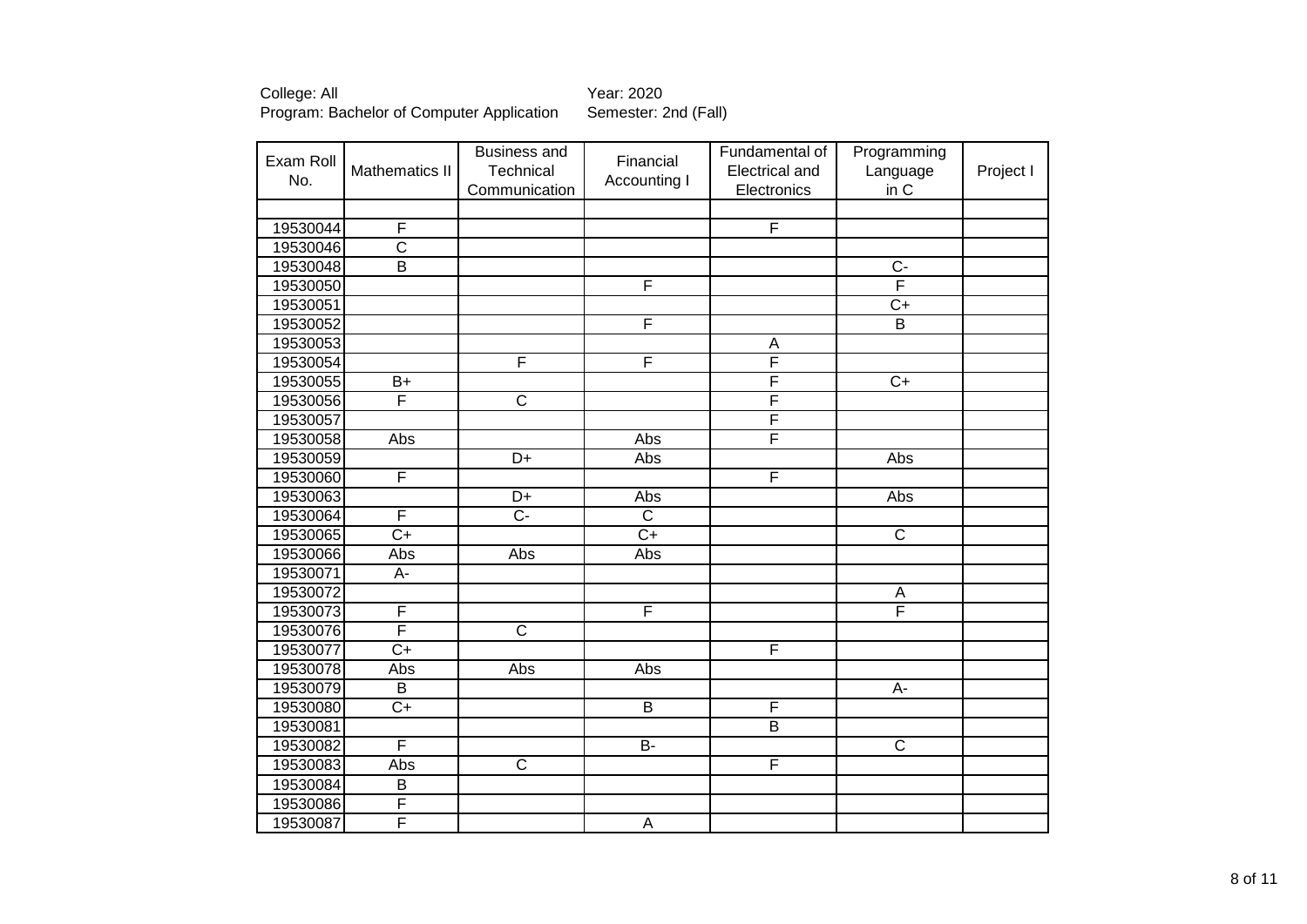| Exam Roll |                         | <b>Business and</b>   | Financial       | Fundamental of          | Programming           |           |
|-----------|-------------------------|-----------------------|-----------------|-------------------------|-----------------------|-----------|
| No.       | <b>Mathematics II</b>   | Technical             | Accounting I    | Electrical and          | Language              | Project I |
|           |                         | Communication         |                 | Electronics             | in C                  |           |
|           |                         |                       |                 |                         |                       |           |
| 19530088  | $C+$                    |                       |                 | $\overline{F}$          |                       |           |
| 19530089  | F                       |                       |                 | F                       |                       |           |
| 19530090  | F                       |                       | $\overline{C+}$ |                         | $\overline{C+}$       |           |
| 19530092  | $\overline{C+}$         |                       |                 | F                       |                       |           |
| 19530094  | F                       |                       | $\overline{C+}$ | F                       |                       |           |
| 19530097  | F                       |                       |                 | F                       |                       |           |
| 19530098  |                         |                       | $\overline{B+}$ |                         | $\overline{C}$        |           |
| 19530099  |                         | Abs                   |                 |                         | F                     |           |
| 19530100  | F                       |                       | F               |                         |                       |           |
| 19530101  | Abs                     |                       |                 |                         |                       |           |
| 19530102  | F                       |                       | F               |                         | F                     |           |
| 19530104  | Abs                     |                       |                 |                         |                       |           |
| 19530105  | Abs                     |                       | Expelled        | F                       |                       |           |
| 19530106  | F                       | $\overline{C}$        |                 | F                       |                       |           |
| 19530108  | F                       |                       |                 |                         | A                     |           |
| 19530109  | $\overline{A}$          |                       |                 | A                       |                       |           |
| 19530110  |                         |                       |                 | F                       |                       |           |
| 19530111  | F                       |                       |                 |                         | $\overline{\text{c}}$ |           |
| 19530113  | F                       |                       |                 |                         |                       |           |
| 19530114  |                         |                       |                 | $\overline{\mathsf{F}}$ |                       |           |
| 19530115  |                         | $\overline{C}$        |                 | F                       |                       |           |
| 19530116  |                         |                       |                 | $\overline{\mathsf{F}}$ |                       |           |
| 19530118  |                         |                       |                 | F                       | $\overline{B}$        |           |
| 19530120  |                         |                       |                 | F                       | Abs                   |           |
| 19530121  |                         |                       |                 | $\overline{\mathsf{F}}$ | Abs                   |           |
| 19530122  |                         |                       |                 | F                       | Abs                   |           |
| 19530123  | F                       | $\overline{\text{c}}$ |                 |                         |                       |           |
| 19530124  |                         |                       |                 |                         | Abs                   |           |
| 19530127  | $\overline{\text{c}}$   |                       | Abs             |                         |                       |           |
| 19530128  |                         |                       |                 | $B -$                   |                       |           |
| 19530132  | Abs                     |                       |                 |                         |                       |           |
| 19530133  | $\overline{\mathsf{F}}$ |                       | Abs             | Abs                     |                       |           |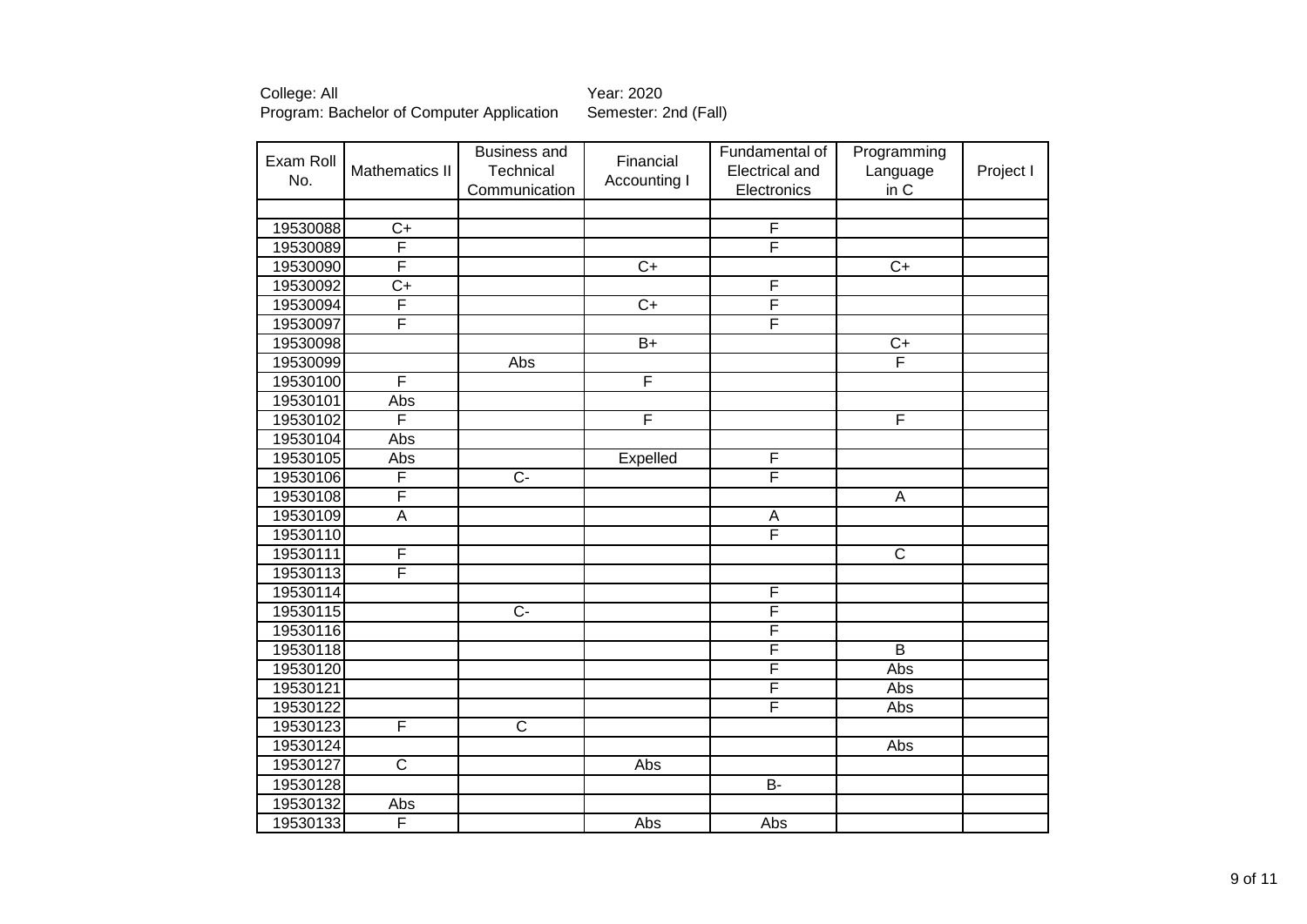| Exam Roll |                         | <b>Business and</b> | Financial               | Fundamental of            | Programming             |           |
|-----------|-------------------------|---------------------|-------------------------|---------------------------|-------------------------|-----------|
| No.       | Mathematics II          | Technical           | Accounting I            | Electrical and            | Language                | Project I |
|           |                         | Communication       |                         | Electronics               | in C                    |           |
|           |                         |                     |                         |                           |                         |           |
| 19530134  | F                       |                     |                         |                           |                         |           |
| 19530136  |                         | F                   |                         |                           |                         |           |
| 19530137  | Abs                     | Abs                 |                         |                           |                         |           |
| 19530139  | Abs                     |                     |                         | Abs                       |                         |           |
| 19530140  |                         | Abs                 |                         |                           |                         |           |
| 19530142  | Abs                     |                     |                         |                           |                         |           |
| 19530143  | F                       |                     |                         | F                         | $\overline{\mathsf{B}}$ |           |
| 19530144  | F                       |                     |                         | $\overline{\mathsf{F}}$   |                         |           |
| 19530146  |                         |                     |                         | $\overline{C}$            |                         |           |
| 19530147  | $\overline{\mathsf{C}}$ |                     |                         |                           |                         |           |
| 19530148  |                         |                     |                         | F                         |                         |           |
| 19530150  | $\overline{\text{c}}$   |                     |                         | $\overline{C}$            | B-                      |           |
| 19530152  | Abs                     |                     |                         | F                         |                         |           |
| 19530154  |                         |                     | $\overline{\mathsf{F}}$ |                           | F                       |           |
| 19530157  | F                       |                     |                         | F                         |                         |           |
| 19530158  |                         |                     |                         | Withheld                  |                         |           |
| 19530159  | Expelled                |                     |                         | F                         |                         |           |
| 19530163  |                         |                     |                         | F                         |                         |           |
| 19530164  | Abs                     |                     | F                       |                           | Abs                     |           |
| 19530170  |                         |                     | Abs                     | $\overline{\mathsf{F}}$   | F                       |           |
| 19530171  |                         |                     |                         | $\overline{\mathsf{F}}$   |                         |           |
| 19530174  |                         |                     |                         | $C+$                      |                         |           |
| 19530175  |                         |                     |                         | A-                        |                         |           |
| 19530178  | Abs                     |                     |                         | $\boldsymbol{\mathsf{A}}$ | $A-$                    |           |
| 19530179  |                         |                     |                         | $\overline{\mathsf{C}}$   |                         |           |
| 19530188  | F                       |                     | F                       |                           |                         |           |
| 19530190  | F                       |                     |                         | Withheld                  |                         |           |
| 19530191  |                         |                     |                         | Abs                       |                         |           |
| 19530192  | Abs                     |                     |                         | $C+$                      |                         |           |
| 19530193  | $\overline{\mathsf{F}}$ |                     | $\overline{F}$          |                           |                         |           |
| 19530194  |                         | $\overline{C+}$     |                         |                           |                         |           |
| 19530195  |                         |                     |                         | $\overline{F}$            |                         |           |